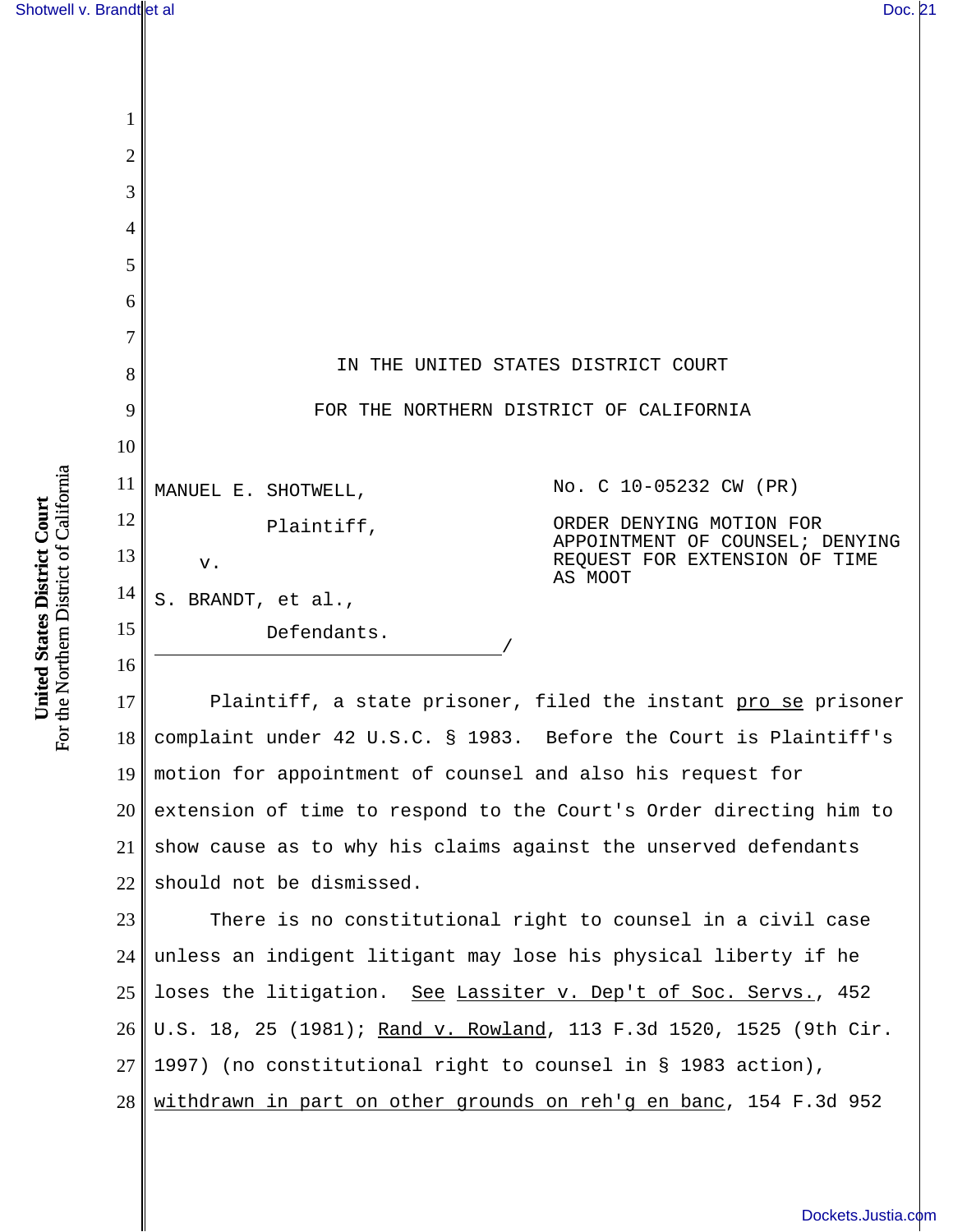6 7 8 9 10 For the Northern District of California For the Northern District of California 11 United States District Court **United States District Court** 12 13 14 15 16

1 2 3 4 5 (9th Cir. 1998) (en banc). The court may ask counsel to represent an indigent litigant under 28 U.S.C. § 1915 only in "exceptional circumstances," the determination of which requires an evaluation of both (1) the likelihood of success on the merits, and (2) the ability of the plaintiff to articulate his claims pro se in light of the complexity of the legal issues involved. See id. at 1525; Terrell v. Brewer, 935 F.2d 1015, 1017 (9th Cir. 1991); Wilborn v. Escalderon, 789 F.2d 1328, 1331 (9th Cir. 1986). Both of these factors must be viewed together before reaching a decision on a request for counsel under § 1915. See id.

17 18 The Court is unable to assess at this time whether exceptional circumstances exist which would warrant seeking volunteer counsel to accept a pro bono appointment. The proceedings are at an early stage and it is premature for the Court to determine Plaintiff's likelihood of success on the merits. Accordingly, the request for appointment of counsel at this time is DENIED without prejudice to the Court's considering at a later stage of the proceedings whether appointment of counsel is warranted.

19 20 21 22 23 24 On May 2, 2011, Plaintiff filed a motion for extension of time to respond to the Court's April 18, 2011 Order. In that Order, the Court directed Plaintiff to show cause as to why claims against the unserved named Defendants should not be dismissed within thirty days from the date of that Order. On May 4, 2011, Plaintiff filed a timely response to the Court's Order to show cause.

25 26 Accordingly, Plaintiff's motion for extension of time is DENIED as moot.

27

28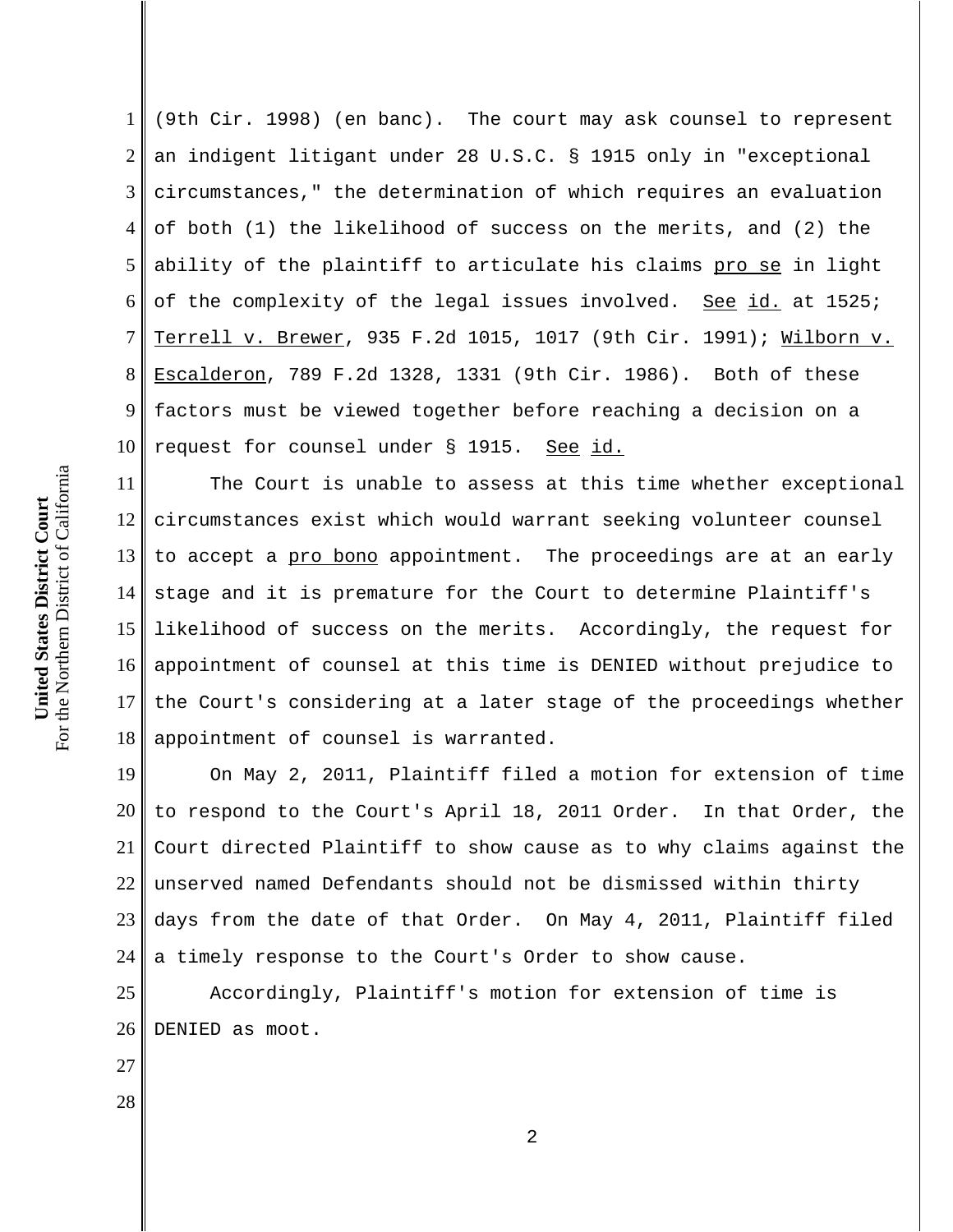| $\mathbf{1}$   | This Order terminates Docket nos. 12 and 17.   |
|----------------|------------------------------------------------|
| $\overline{2}$ | IT IS SO ORDERED.                              |
| 3              | Jandichillan<br>Dated: 6/16/2011               |
| $\overline{4}$ | CLAUDIA WILKEN<br>UNITED STATES DISTRICT JUDGE |
| 5              |                                                |
| 6              |                                                |
| $\overline{7}$ |                                                |
| 8              |                                                |
| 9              |                                                |
| $10\,$         |                                                |
| 11             |                                                |
| 12             |                                                |
| 13             |                                                |
| 14             |                                                |
| 15             |                                                |
| 16             |                                                |
| 17             |                                                |
| 18             |                                                |
| 19             |                                                |
| $20\,$         |                                                |
| 21             |                                                |
| 22             |                                                |
| 23             |                                                |
| 24             |                                                |
| 25             |                                                |
| 26             |                                                |
| 27             |                                                |
| 28             |                                                |
|                |                                                |